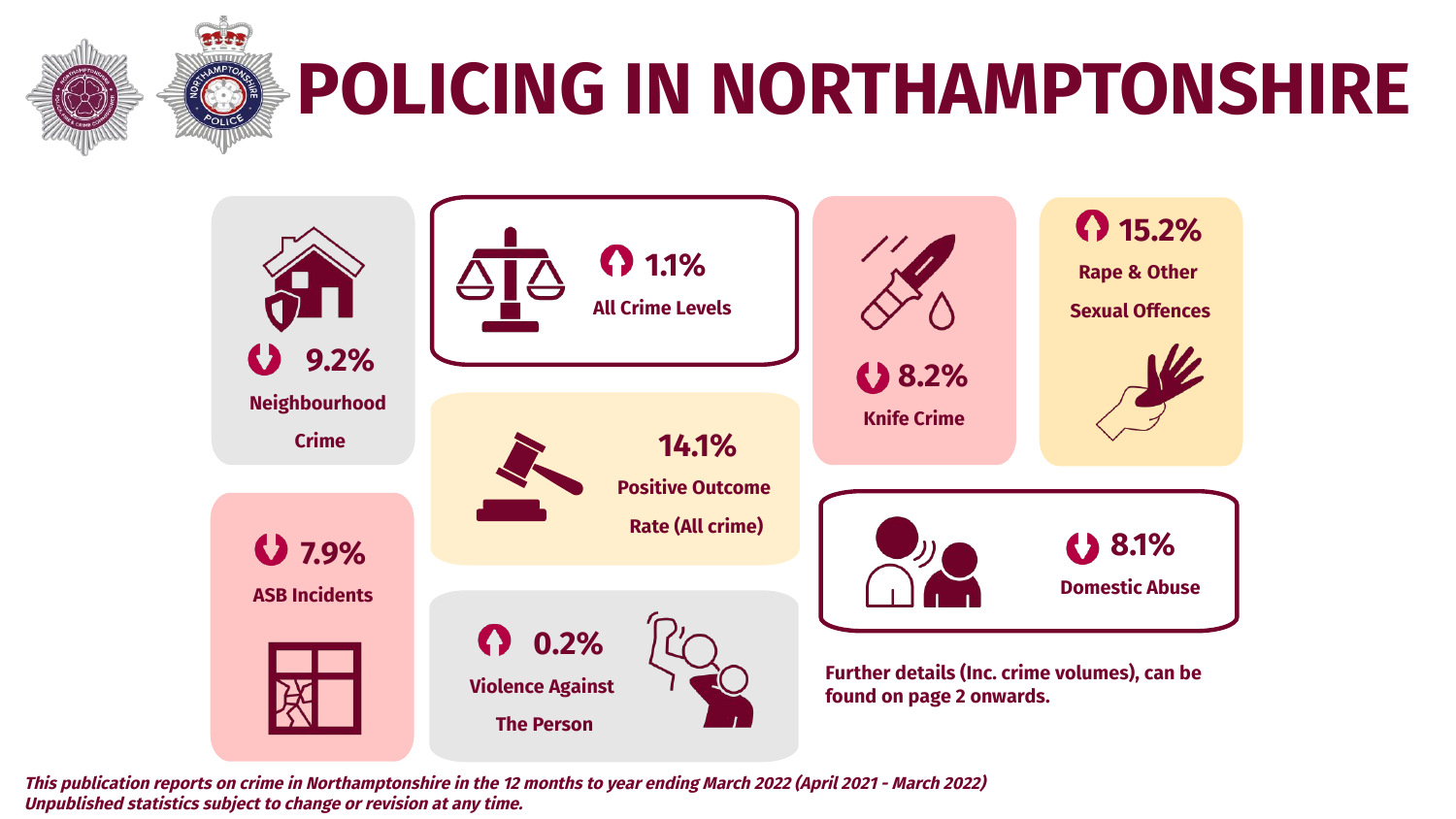# **CRIME FIGURES 12 MONTHS TO YEAR ENDING MARCH 2022**



| <b>CRIME</b>                                                                                                     | <b>TOTAL CRIMES</b><br><b>April 2020 -</b><br><b>March 2021</b> | <b>TOTAL CRIMES</b><br><b>April 2021 -</b><br><b>March 2022</b> | <b>Variance</b> |                  |
|------------------------------------------------------------------------------------------------------------------|-----------------------------------------------------------------|-----------------------------------------------------------------|-----------------|------------------|
| All Crime (volumes of victims)                                                                                   | 61,373 (51,430)                                                 | 61,888 (52,448)                                                 | $+515 (+1,018)$ | $+1.1\%$ (+2.0%) |
| <b>ASB</b>                                                                                                       | 15,127                                                          | 13,939                                                          | $-1,188$        | $-7.9%$          |
| <b>Domestic Abuse</b>                                                                                            | 18,755                                                          | 17,226                                                          | $-1,529$        | $-8.1%$          |
| <b>Knife Crime</b>                                                                                               | 718                                                             | 659                                                             | $-59$           | $-8.2%$          |
| <b>Neighbourhood Crime</b><br>(residential burglary, personal robbery, theft from<br>the person & vehicle crime) | 7,266                                                           | 6,598                                                           | $-668$          | $-9.2%$          |
| Rape & Other Sexual Offences                                                                                     | 2,569                                                           | 2,960                                                           | $+391$          | $+15.2%$         |
| <b>Violence Against The Person</b>                                                                               | 27,322                                                          | 27,388                                                          | $+66$           | $+0.2%$          |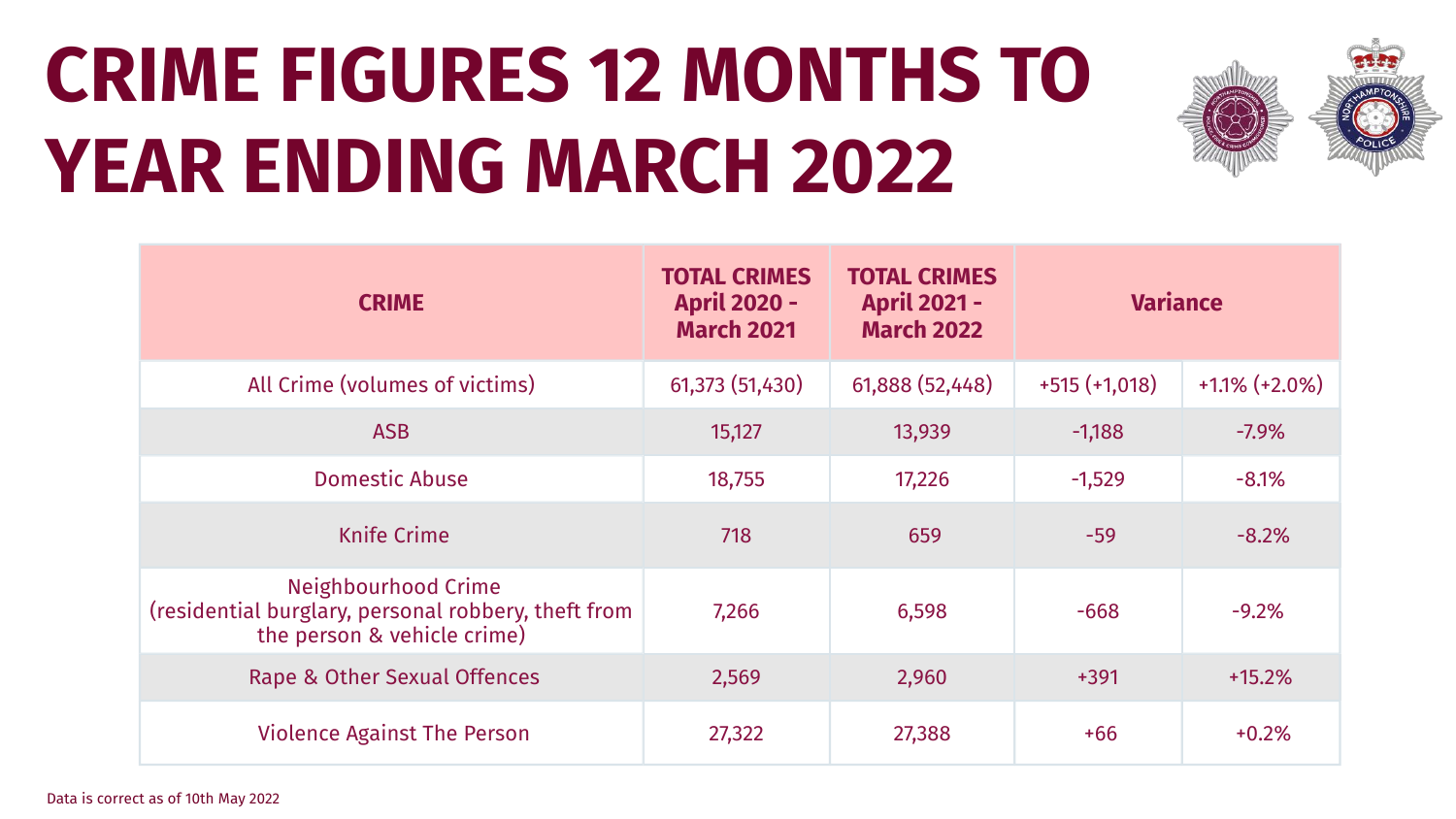

## **ALL CRIME & POSITIVE OUTCOMES**



 **14.1% Positive Outcomes**

 **1.1% All Crime [Information](https://assets.publishing.service.gov.uk/government/uploads/system/uploads/attachment_data/file/992833/count-general-jun-2021.pdf) on Crime Recording Types of Crime [Outcomes](https://www.gov.uk/government/statistics/crime-outcomes-in-england-and-wales-2020-to-2021) [Report](https://www.northants.police.uk/ro/report/ocr/af/how-to-report-a-crime/) A Crime**

**Overall crime levels nationally have seen a 15.8% increase over the last 12-months (April 2021 - March 2022), with local crime levels increasing by 1.1% over the same period. This is the lowestincrease in crime across the country.**

**14.1% of all crime positively resolved in the county. This is the 8th best recorded nationally in the last 12 months and is up from 11.8% which recorded atthe end of March 2021. Some examples of positive outcome types include charge, cautions, penalty notices, community resolution and out of court disposals.**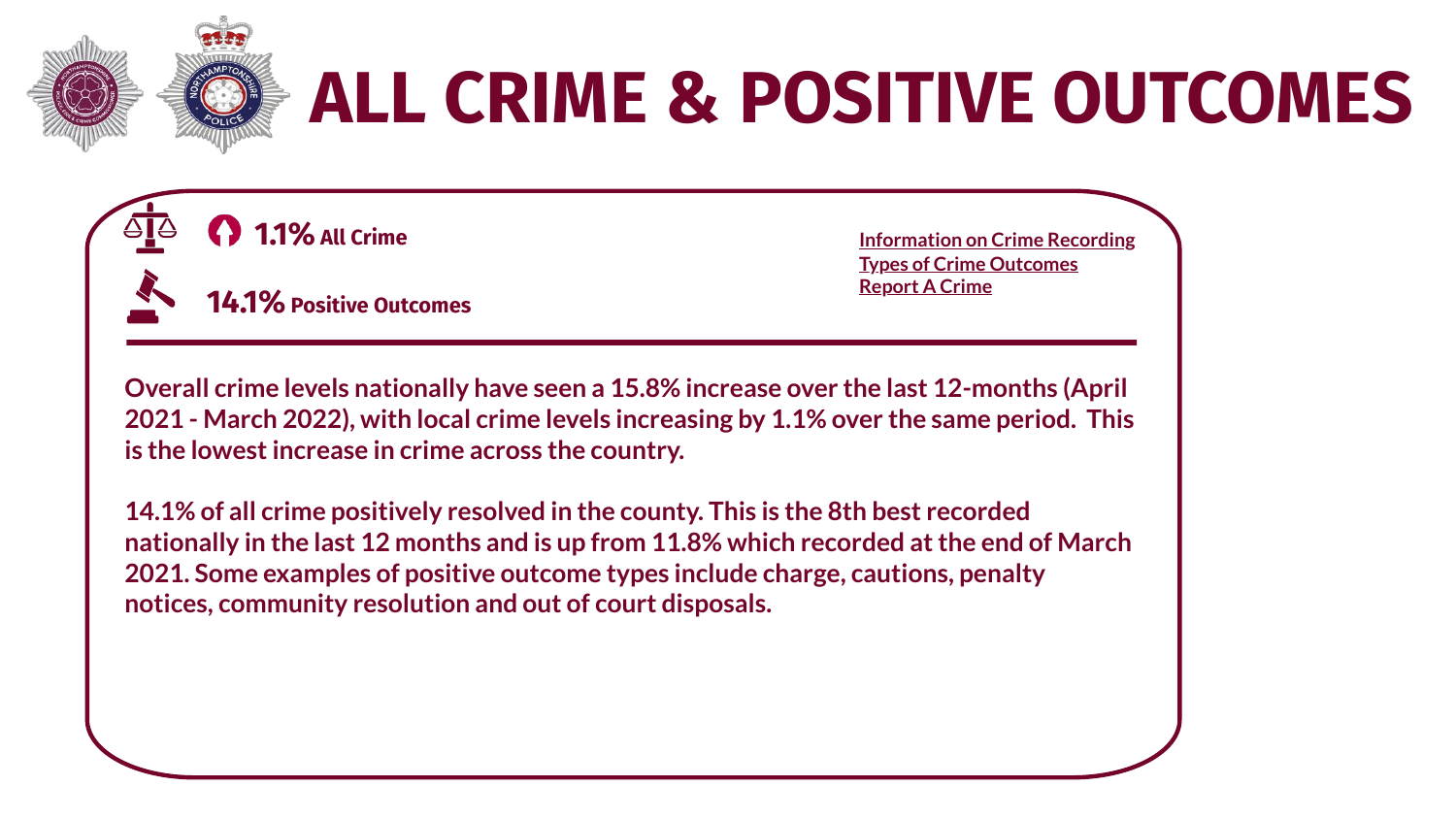

# **ANTI-SOCIAL BEHAVIOUR (ASB)**



**[Report](https://www.northants.police.uk/ro/report/asb/asb/report-antisocial-behaviour/) ASB**

The Police, Fire and Crime Commissioner's commitment to delivering early intervention and engagement activities to younger people in the county has been supported by a collaboration between the joint Police and Fire Arson Task Force and the Commissioner's Targeted Youth Service. The initiative launched in January 2022 as part of a 12-week targeted youth programme that educates young people about risk and danger where they engaged with Year 7 students at Kettering Science Academy. Recent arsons in and around Kettering provided real-life examples of the risks and consequences of anti-social behaviour. The teams will continue to roll out a series of events over the coming months.

The growth in police officer levels has allowed the Force to deploy additional officers into neighbourhood policing teams, which has allowed them to undertake a more focused and consistent problem solving approach to ongoing and persistent ASB issues.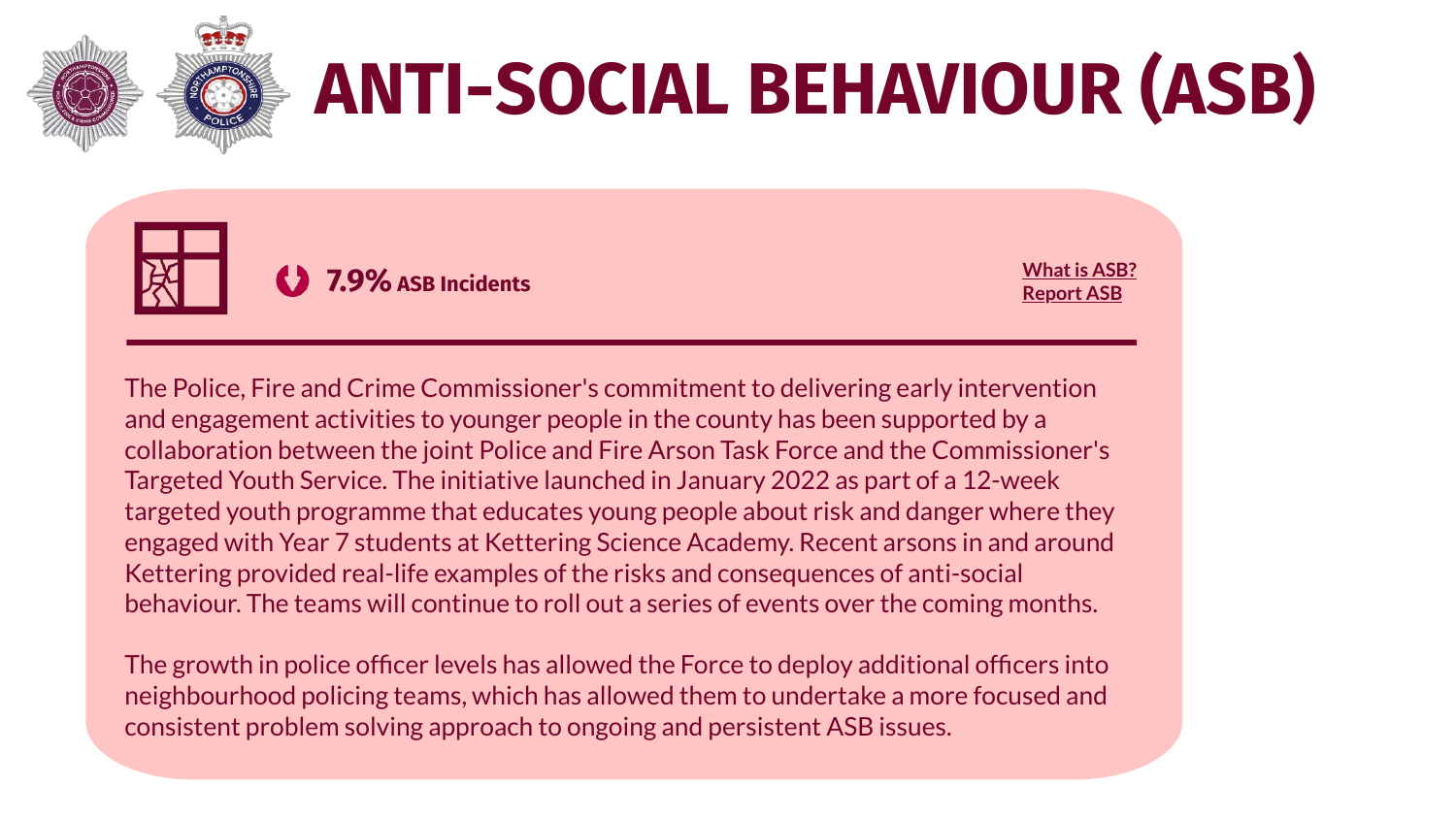

### **DOMESTIC ABUSE**



 **8.1% Domestic Abuse**

**What is [Domestic](https://www.northants.police.uk/advice/advice-and-information/daa/domestic-abuse/what-is-domestic-abuse/) Abuse? Report [Domestic](https://www.northants.police.uk/advice/advice-and-information/daa/domestic-abuse/how-to-report-domestic-abuse/) Abuse Support for Domestic Abuse Victims** 

One of the Police, Fire & Crime Commissioner's key priorities has been early intervention, which helps to keep people out of the criminal justice system and provides support to families and young people in Northamptonshire. The Commissioner set up the ACE (Adverse Childhood Experiences) team who work alongside Northamptonshire Police and the local authorities to identify families in difficulty at an early stage and step-in to offer support to prevent issues escalating further. Their work is complemented by four domestic abuse (DA) Support Officers, whose role is to help people in incidents where the police have been called specifically to a domestic incident regarded as low level. Since March 2022, the DA Support Officers have dealt with 1,011 incidents, supporting 1,817 children.

Reducing DA and supporting victims remains a key issue for the Police, Fire & Crime Commissioner and the Chief Constable.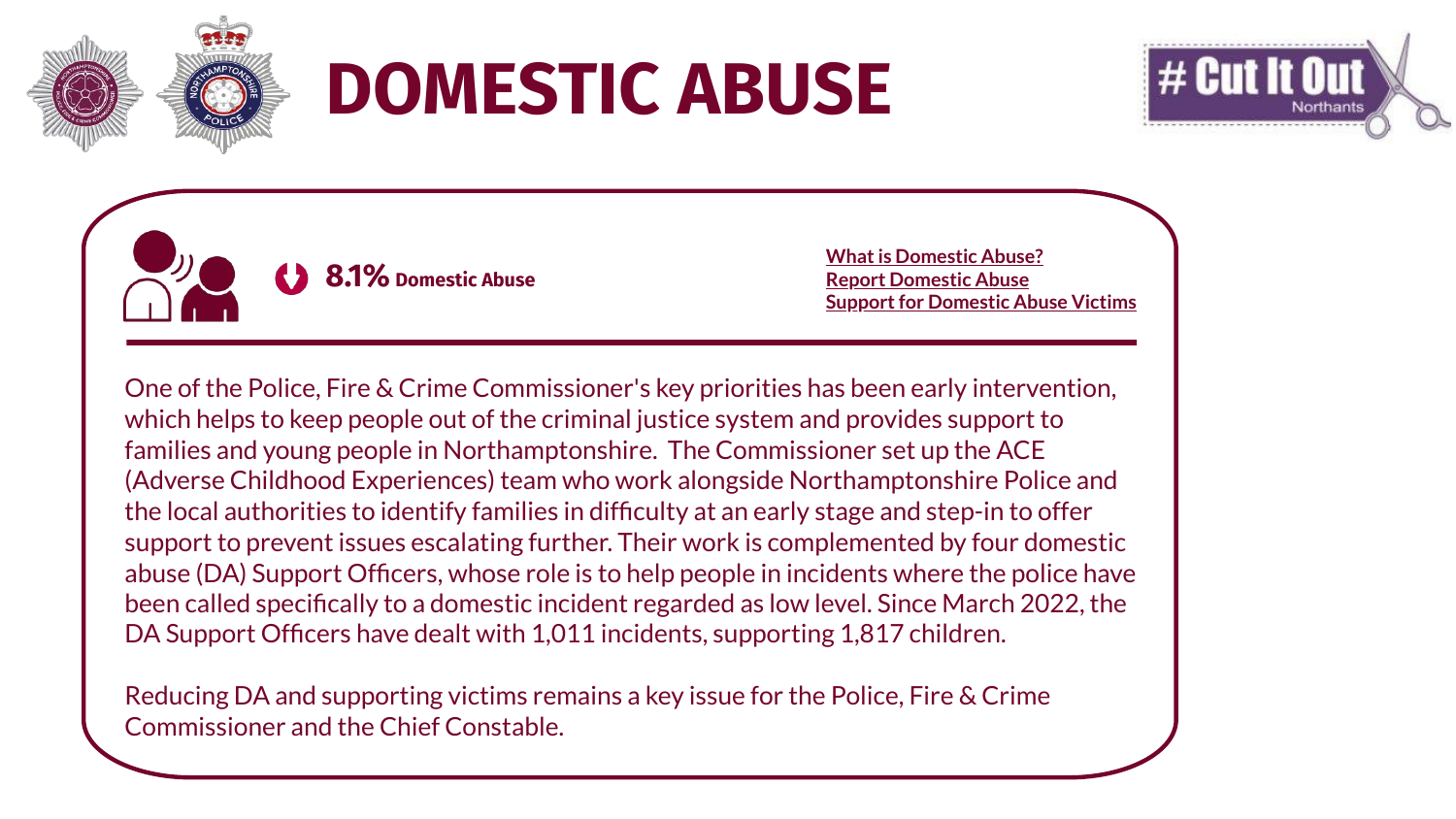







**[Report](https://www.northants.police.uk/ro/report/ocr/af/how-to-report-a-crime/) Knife Crime**

The Police, Fire & Crime Commissioner has engaged with young people across the county about the efforts he is taking to reduce incidents of crime, particularly involving schoolchildren. This included visiting Glamis Hall in Queensway, Wellingborough, to speak with students from Weavers Academy and Finedon Mulso CE Junior School.

Northamptonshire Police have increased its use of stop search powers and weapons sweeps in hot spot areas of the county under Operation Sceptre. This has seen an increase in seizures for weapons and knives and in turn has supported the reductions in knife crime seen within the county in recent months.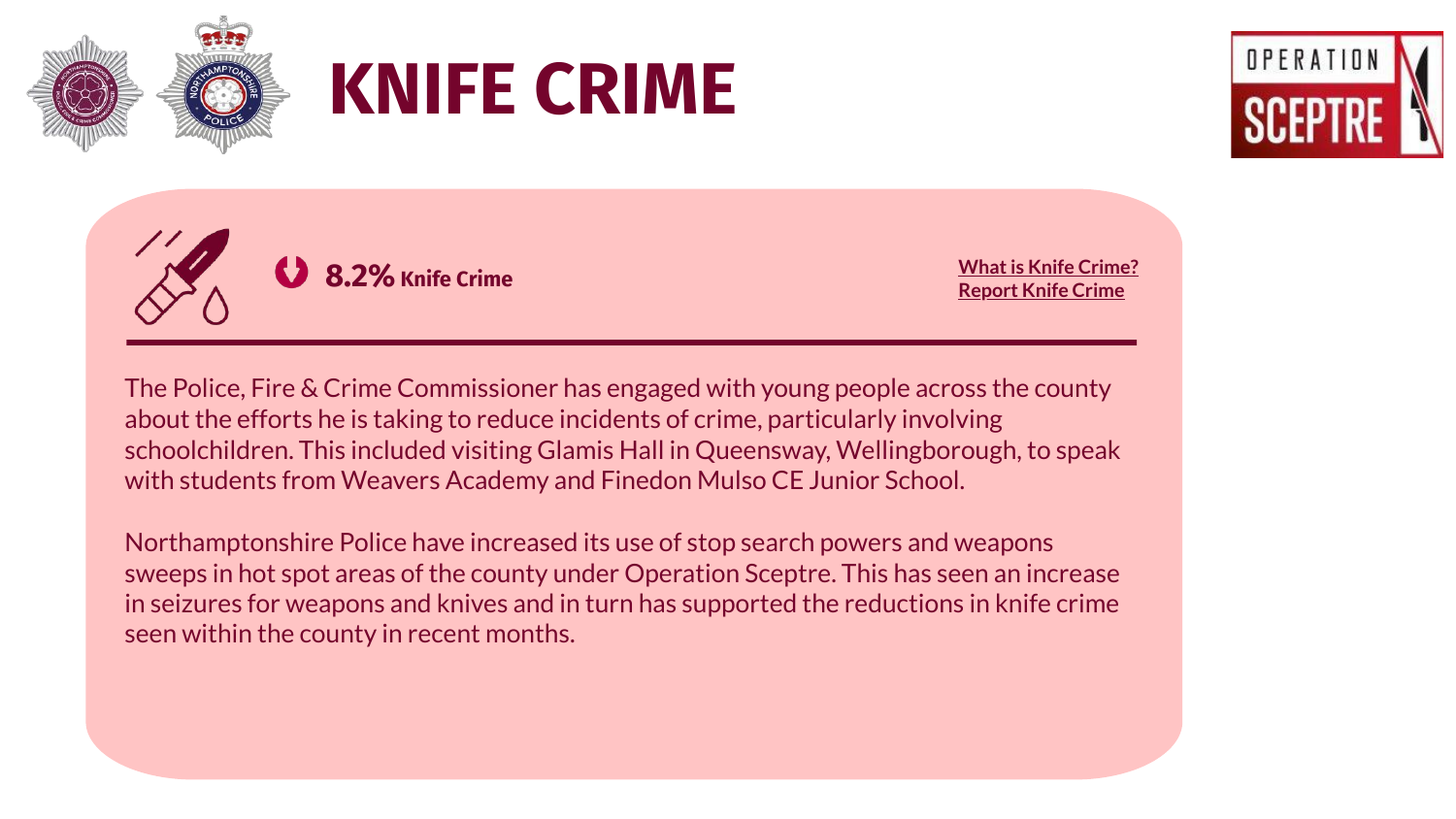

## **NEIGHBOURHOOD CRIME**





**9.2% Neighbourhood Crime (residential burglary, personal robbery,**

**theft from the person & vehicle crime)**

**What is [Neighbourhood](https://www.gov.uk/government/publications/beating-crime-plan/beating-crime-plan#chapter-2--cutting-homicide-serious-violence-and-neighbourhood-crime) Crime? Report a [Neighbourhood](https://www.northants.police.uk/ro/report/ocr/af/how-to-report-a-crime/) Crime**

The Minister for Crime and Policing, Kit Malthouse MP, visited Hemmingwell in Wellingborough to get a closer look at how the Safer Streets scheme is improving the lives of residents. More than £400,000 has been invested in the project, which was run by the Office of Northamptonshire Police, Fire and Crime Commissioner Stephen Mold, and partners North Northamptonshire Council and Greatwell Homes. It has delivered 550 new doors at properties owned by Greatwell Homes to enhance safety, new CCTV coverage has been installed and hundreds of residents have received free home security products. As well as the current project in Hemmingwell, last year's Safer Streets saw similar improvements in parts of Northampton, Kettering and Wellingborough.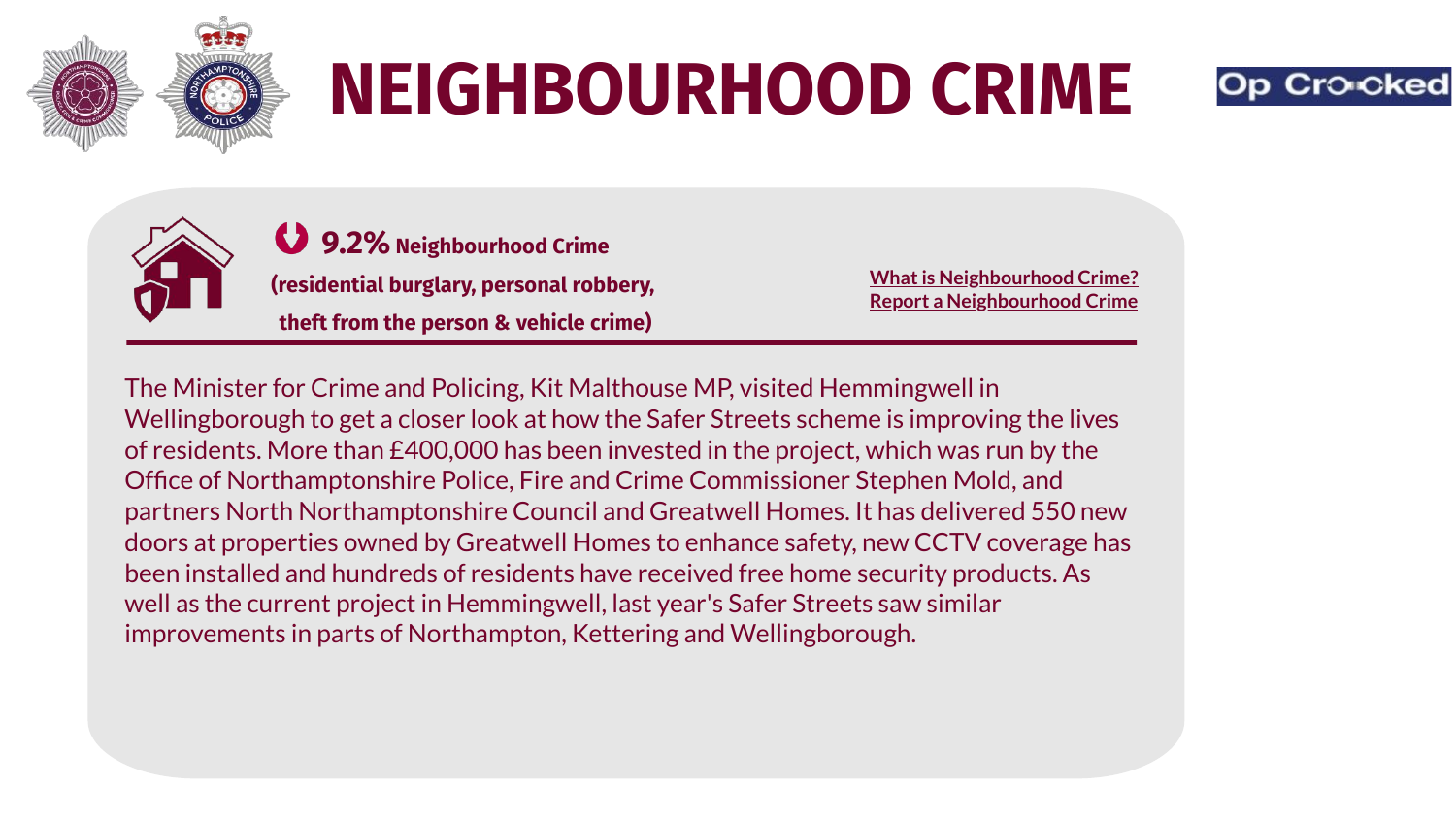

## **RAPE & OTHER SEXUAL OFFENCES**



**What are Sexual [Offences?](https://www.cps.gov.uk/crime-info/sexual-offences) Report A Sexual [Offence](https://www.northants.police.uk/advice/advice-and-information/rsa/rape-and-sexual-assault/how-to-report-rape-and-sexual-assault/) Support for Victims of Rape & Other Sexual Offences** 

Staff who work at three popular Northampton bars have received training to help them identify sexual harassment and intervene safely. The Picturedrome, The Old White Hart and NB's Cocktail Bar and Club were the first to receive Shout-Up! bystander training, which was delivered by Northamptonshire Rape Crisis and funded by Police, Fire and Crime Commissioner Stephen Mold. Shout-Up! means certified venues have sexual harassment policies protecting staff and patrons and have a publicly available procedure for dealing with incidents of sexual harassment. More information regarding Shout-Up! can be found by visiting **www.shoutup.org/venues**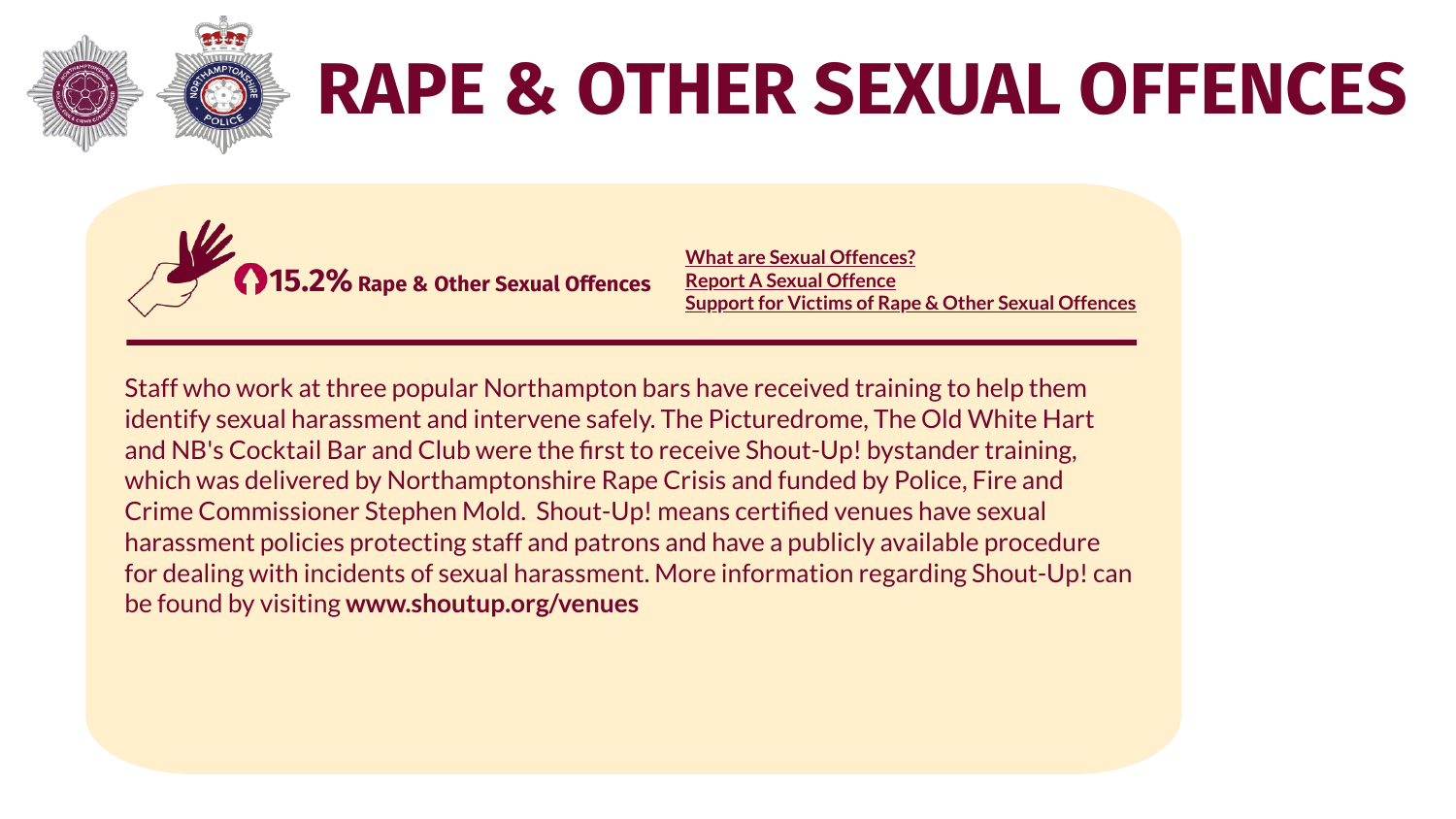

## **VIOLENCE AGAINST THE PERSON**



**What is [Violence](https://assets.publishing.service.gov.uk/government/uploads/system/uploads/attachment_data/file/992839/count-violence-jun-2021.pdf) Against The Person? Report a [Neighbourhood](https://www.northants.police.uk/ro/report/ocr/af/how-to-report-a-crime/) Crime**

Several initiatives are underway to help improve the safety of women and girls across the county, particularly in the night-time economy. Northamptonshire Police, Fire and Crime Commissioner Stephen Mold is working alongside West Northamptonshire Council and Northamptonshire Police among others, on projects that are together supported by more than £800,000 from the Home Office Safety of Women at Night Fund and the Safer Street 3 Fund. Schemes have seen West Northamptonshire Council improving lighting and CCTV on the Racecourse and Beckett's Park. The Police, Fire and Crime Commissioner will provide training for staff in licenced premises to help them recognise and offer support if someone is being harassed. This also includes the Safer Nights Out van (SNOvan) which was launched in December 2021 and is located in Northampton town centre between 10pm and 5am on Fridays and Saturdays. More information about the SNOvan can be found **[here](https://www.northantspfcc.org.uk/wp-content/uploads/2021/12/PFCC-newsletter-December21-1.pdf)**.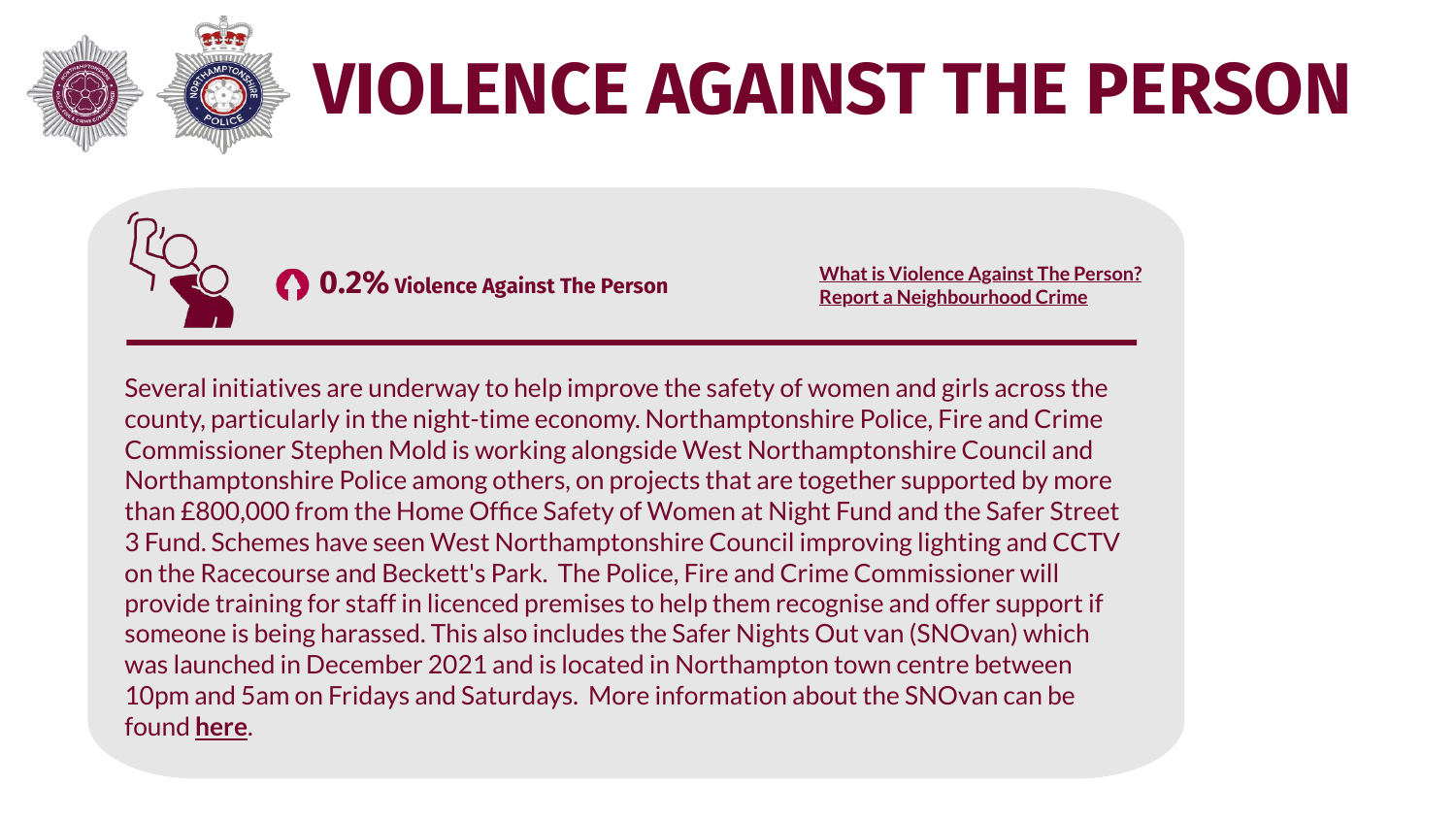

### **National Crime and Policing Measures**

For the 12 months ending March 2022

### **Reduce murder and homicide**



There have been 10 **homicides** within Northamptonshire in the 12 months to December 2021, this is compared to 12 for the baseline period (12 months to June 2019).

#### **How do we compare?**

The homicide rate in Northamptonshire is 13.2 per million population vs. 11.3 per million nationally.



There have been 655\* offences involving a **sharp object** and 108\* offences involving a **firearm** within Northamptonshire in the 12 months to December 2021, this is compared to 665 (sharp object) 117 (firearm) for the baseline period (12 months to June 2019). \*Most recent available data

#### **How do we compare? 108**

Both the knife crime and gun rates in Northamptonshire are above the national average.

### **Improve victim satisfaction Tackle cyber crime**



**90.2%**

Overall **victim satisfaction** in the 12 months to January 2022 was 74.3%. This compares to 76.7% in January 2021. Satisfaction levels among **domestic abuse victims** in the 12 months to January 2022 was 90.2%. This compares to 88.5% in January 2021.

**How do we compare?** National comparative information is currently unavailable.

### **Disrupt drug supply and county lines**



Awaiting Home Office guidance and Public Health England figures relating to referrals in to **drug treatment** and **drug-related homicides**.

### Reduce serious violence **reduce the particular of the person & vehicle crime**



There have been 871 **neighbourhood crimes** within Northamptonshire in the 12 months to March 2022, this is compared to 1,687 for the baseline period (12 months to June 2019).

#### **How do we compare?**

The neighbourhood crime rate in Northamptonshire is below the national average, with the county recording the biggest reduction (-48%) nationally.



National data is currently unavailable for the confidence in the law enforcement response to **cyber crime**. Awaiting Home Office guidance

The National Crime and Policing Measures are designed to help police forces focus our efforts on key national priorities and help to demonstrate value for money in policing. Whilst some of these measures are serviced by po always accessible in a timely manner . Further information about progress towards the national measures will be made available in due course.